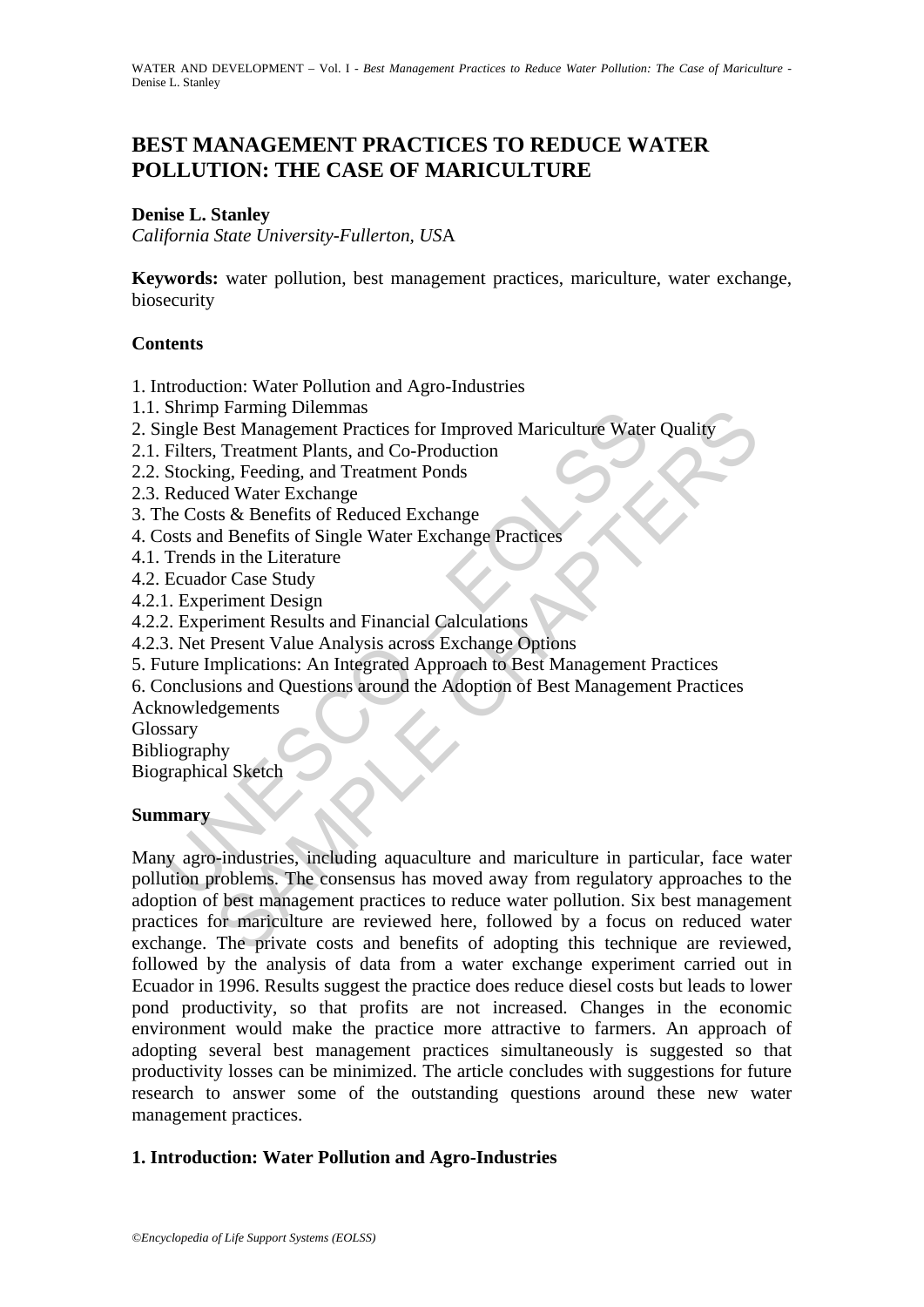Water is used as both an input and as a medium of waste disposal in many industrial and commercial processes. There is growing attention to the relationship between numerous agro-industrial enterprises and the water resource systems of both developed and developing countries. Animal agriculture activities—hog farming, chicken production, and aquaculture—play an important role in many watersheds, and their impact on water pollution and quality has come under scrutiny. More emphasis has been placed on the fact that aquacultural products, for instance, are an important source of foreign exchange revenues, and some employment, in many developing countries.

Aquaculture is a water-intensive industry. Operators regularly take and return large amounts of water from nearby public waterways. A recent study by the Environmental Defense Fund estimates that channel catfish require 6470 cubic meters of water per metric ton of fish produced; while intensively-farmed shrimp require 29 000–43 000 cubic meters in aerated systems. This converts to some thirteen to twenty cubic meters of water needed for every pound of fish produced.

## **1.1 Shrimp Farming Dilemmas**

vater needed for every pound of fish produced.<br> **Shrimp Farming Dilemmas**<br>
of the most important branches of aquaculture—shrimp farm<br>
or the most important water management concerns. For high-value<br>
mp, mariculture represe ended for every pound of fish produced.<br> **Example Tarming Dilemmas**<br> **Example Tarming Dilemmas**<br> **Example Tarming Dilemmas**<br> **Example Tarming Dilemmas**<br> **Example Tarming Dilemmas**<br> **Example Tarming Production** that the tot One of the most important branches of aquaculture—shrimp farming in developing countries—has important water management concerns. For high-valued species such as shrimp, mariculture represents some 30 percent of the total worldwide production. Farm-raised shrimp production involves the acclimatizion and stocking of wild or laboratory seed in a pond, followed by a grow-out period. Pond operations range from small artisanal units of one hectare or less to larger agro-industrial enterprises over 1000 hectares. During the four-month production cycle, feeds, some fertilizers and pesticides, and pumped water are continuously added to the pond as the animals grow to around 20 grams each. Stocking and feeding rates determine whether the operation is classified as extensive, semi-intensive, or intensive. (Extensive operations have a low density of animal stocking, with little supplementary feeding and environmental management. In contrast, intensive systems require stocking ponds at a higher density with controlled feeding and higher investment costs.) After harvest the animals are cleaned, de-headed, and packed for export.

In this process mariculture operators take and return large amounts of water from nearby estuaries for pond filling, routine exchange, and replacement. (The "water budget" of any given aquaculture pond is a factor of the gains of water (in terms of precipitation, direct runoff, stream inflows, and groundwater flows) and the losses of water from the pond (due to evaporation, seepage, spillway discharge, and consumptive use).) Water exchange is necessary to maintain appropriate levels of toxic metabolic wastes, excess algae, water temperature, calcium, chloride, salinity, pH, ammonia, nitrite, carbon dioxide, suspended solids, and, particularly, dissolved oxygen and salinity in the ponds. Dissolved oxygen can be increased by tidal flows, water circulation, and diffusion through wind power or the mechanical aeration of paddle wheels, pumps, weirs, or blowers. Mechanical aeration may appear prohibitively expensive for many semi-intensive farm operations due to the irregularity of electricity and large pond design. Thus water exchange may serves as a substitute for aeration in many developing countries.

Shrimp pond effluents then occur from excessive precipitation and evaporation,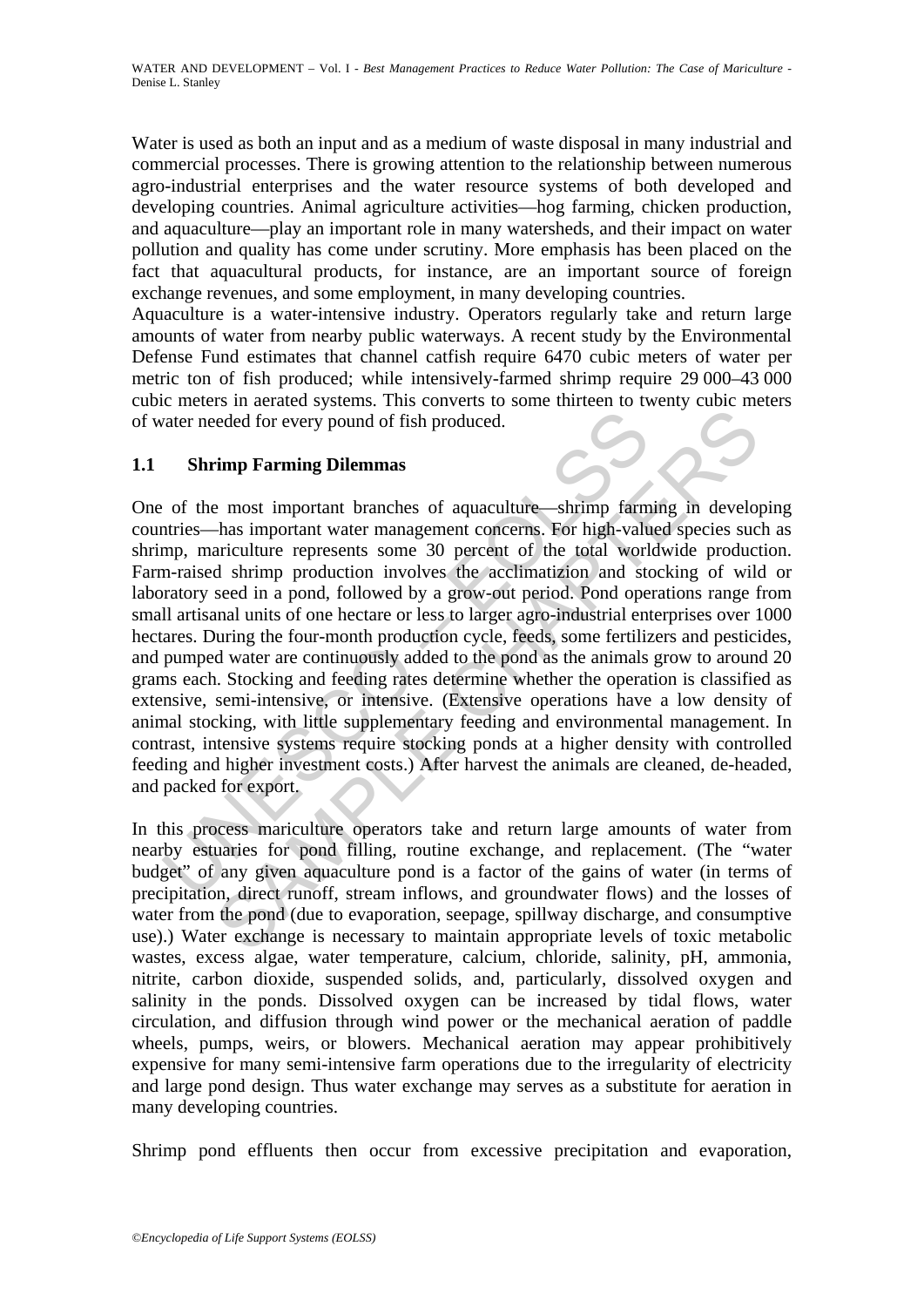discharges from routine water exchange to dilute pond nutrients, and discharges when the pond is drained. Waste levels are a function of the water input level, feeding and fertilizer regimes, and increase in the last quarter volume of pond discharge. Excess uneaten feeds, fertilizers, pesticides, antibiotics, and chlorine used for water purification lead to higher levels of estuary suspended solids, dissolved and particulate inorganic and organic nutrients (such as ammonia and nitrate, nitrogen, phosphorus, and hydrogen sulfide), phytoplankton, and biochemical oxygen demand. Some of the most drastic implications are hypernutrification and eutrophication of adjacent estuaries with pond effluents, and impingement of estuarine biota through pumping and escape of livestock.

leed, shrimp farmers often argue that their contribution to water quest effers flushed out of shrimp ponds are cleaner than up-stream source usualities have found water quality upstream in the Cholutecea Rif worse than tha rimp farmers often argue that their contribution to water quality is positively eining farmers often argue that their contribution to water quality is positively obthed out of shrimp ponds are cleaner than up-stream source Mariculture is one of many water users in a watershed that may have a positive or negative impact on estuarine water quality. Domestic human and industrial waste is an important source of pollution for common waterways in farm sites near urban centers. (Indeed, shrimp farmers often argue that their contribution to water quality is positive as waters flushed out of shrimp ponds are cleaner than up-stream source estuary waters. Some studies have found water quality upstream in the Choluteca River of Honduras to be worse than that downstream for several farms. Aquaculture as an industry tends to produce a higher volume, but lower concentration, of effluents than other activities.) Some operators now realize careful water management is necessary to enhance biosecurity and reduce the risk of disease transmission. Water pollution and environmental deterioration has reduced the profitability of some farms in several Asian countries. The crucial water quality problem is the combined effect of many mariculture operations on a single estuary. The severity of this pollution ultimately turns on the carrying capacity of the watershed, whether receiving waters can dilute industrial and human wastes, and at what point each actor pushes ecological parameters to critical levels.

The remainder of this article examines the methods farmers are using to enhance the profitability of their operations while reducing waste and effluents. Several best management practices (BMPs) to enhance water quality are reviewed, followed by a focus on reduced water exchange. The costs and benefits of this single practice are examined in Section 2. Section 3 reviews the research around this practice, followed by data from a 1996 farm trial in Ecuador. The short-run cost-benefit analysis suggests that the practice is marginally profitable, so a combination of best practices together could appear more attractive to producers. Section 4 offers an integrated approach to the joint implementation of best management practices. Section 5 then concludes and provides suggestions for future research.

## **2. Single Best Management Practices for Improved Mariculture Water Quality**

Best management practices provide an alternative combination of resource use, conservation practices, and management techniques, which, when applied to a resource, result in the opportunity for a reasonable economic return within acceptable environmental standards. Best management practices have been offered as an alternative to the technology-based water standards mandated by the traditional "command-andcontrol" environmental regulatory system of many developed countries. The voluntary adoption of BMPs is seen as a more acceptable method of achieving similar environmental outcomes.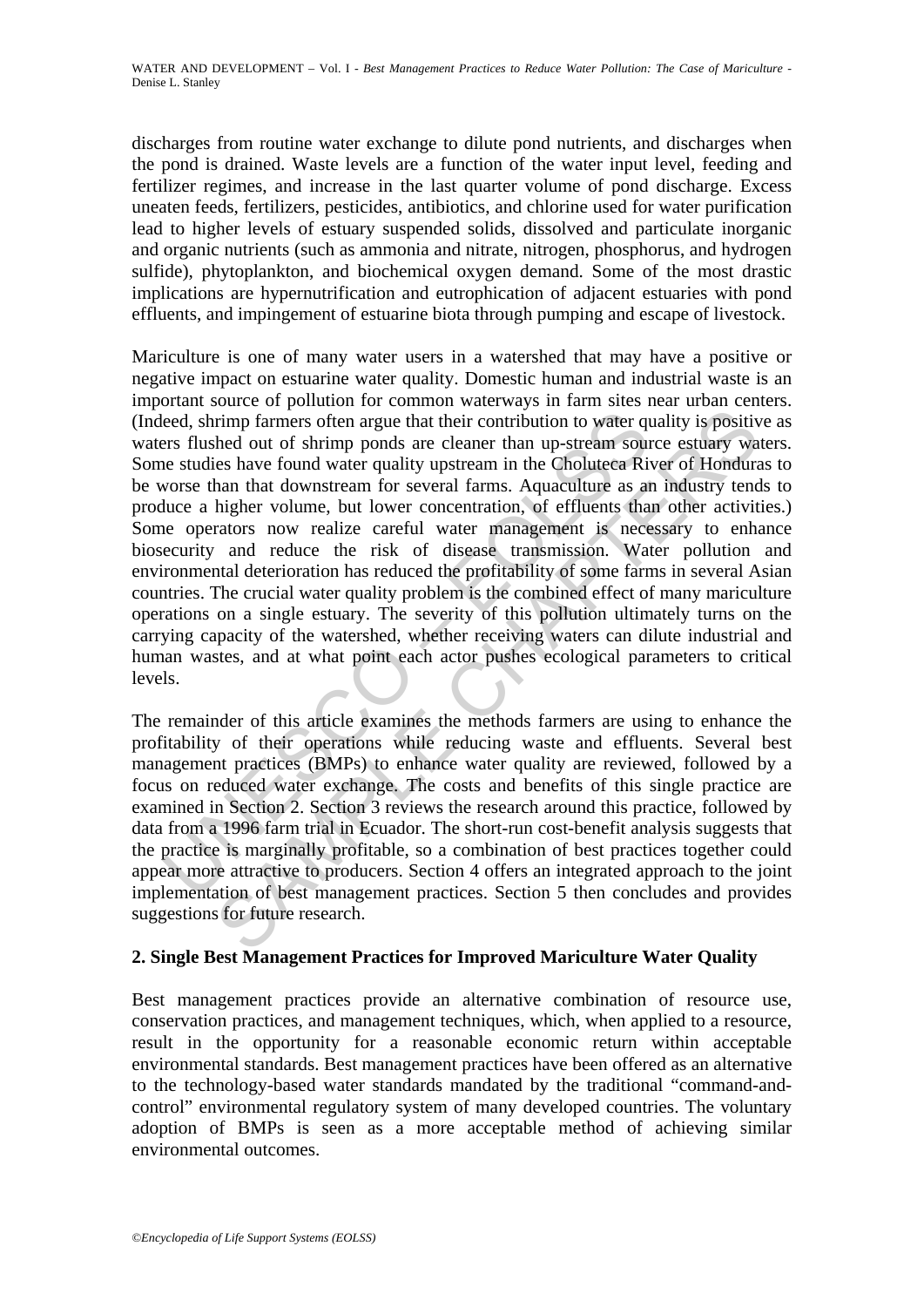Regarding mariculture, at least six farm management practices can reduce the water effluent problem:

- Water filters, treatment plants
- Sludge removal
- Co-production
- Reduced stocking and feeding rates
- Treatment ponds
- Reduced water exchange

## **2.1 Filters, Treatment Plants, and Co-Production**

Instructure options have been widely studied in the US but may<br>eloping country settings. Aquaculture water substances are different<br>extracted methods of effluent water treatment are precluded. Putting in<br>ineness needed (or The first three options have been widely studied in the US but may face barriers in developing country settings. Aquaculture water substances are diffuse so that many practical methods of effluent water treatment are precluded. Putting in filters at the level of fineness needed (or using sand filters) could be prohibitively expensive, and filters would only reduce the problem of suspended solids, not dissolved inorganic materials such as ammonia. Chemical treatment plants with reservoirs and feedback canals also are probably prohibitively expensive and suffer from location bias. However, there is growing discussion around the use of filters and treatment of incoming waters.

The second option of removing sludge deposits has been successfully completed in several South Carolina experiments, but this technique often requires the installation of expensive water jets, suction dredges and pumps, or drain ports. Co-production techniques (such as producing shrimps and oysters with sedimentation devices together to remove suspended solids and allow the bivalves to absorb algae) are starting to be used as a promising biological treatment method.

## **2.2 Stocking, Feeding, and Treatment Ponds**

Transmission and the US but may take barentree options have been worked as the country settings. Aquaculture water substances are diffuse so that needed (or using sand filters) could be prohibitively expensive, and fi redu Better stocking, feeding, and fertilizer regimes are a fourth promising technique. Intensification of operations means using more inputs, with more potential for wastes to affect effluent water quality. So using higher-quality feeds, using feeding trays, and reducing feed levels may increase feed assimilation so the total level of wastes could be reduced. (Excessive feeding is a thorny problem since fish normally absorb only 30% of the feed; uneaten feed and shrimp feces decompose and produce more carbon dioxide, ammonia, phosphates, phytoplankton growth, and other metabolic wastes in pond water. Data from a Thailand experiment demonstrate that for every metric ton of feed in intensive shrimp culture, nearly 1250 kg. of organic matter, 117 kg. of nitrogen, and 28 kg. of phosphorus are produced as waste for a normal feed-conversion ratio of 2.) Lower feed conversion ratios would allow more of the nutrients and chemicals to be recovered in the shrimp and reduce effluent loadings. High stocking densities force much of the dietary intake of the shrimp to go into the pond water as metabolic wastes (carbon dioxide, phosphorus, and ammonia), which in turn lower dissolvable oxygen levels. These changes lead to obvious reductions in production costs and possibly higher revenues for shrimp farmers.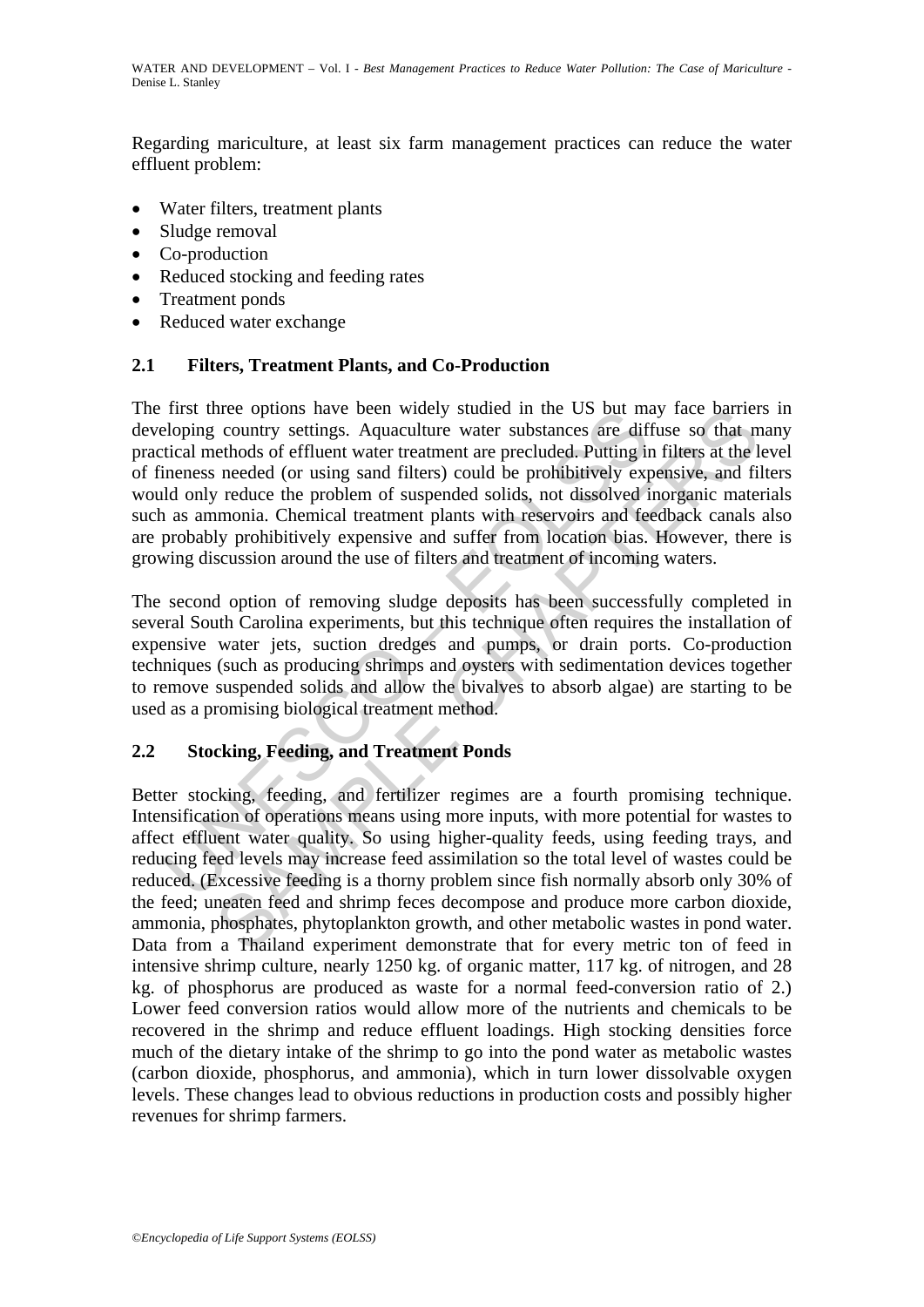Changed feeding regimes complement a fifth technique—the use of settling basins. Numerous studies at Auburn University in Alabama of both freshwater catfish and brackish water mariculture demonstrate enhanced water quality benefits from allowing water to settle before discharge. Although the absorption of phytoplankton, dissolved substances, and nitrogen is minimal in settling ponds, some ammonia is absorbed in the pond soils, suspended solids are reduced, and sediments left in the ponds may actually fertilize the soil. Of course the settling rate is a function of the particle size, soil type, water turbulence, and salinity. Benefits from settling the water for just sixty minutes can be achieved in high saline environments, suggesting even greater benefits of this technique in brackish water mariculture.

Beyond these benefits to the general environment, farmers themselves may enjoy reduced disease risks and losses throughout the year if the water they are using in an estuary is cleaner. This would be the case if all farms jointly adopted effluent settling basins so that collective benefits could be felt across an estuary. Some farmers may prefer settling basins for incoming waters, rather than effluents, since they perceive the pollution effects of other industries to be a primary concern. Thus some confusion still exists around the efficacy of effluent settling basins.

ary is cleaner. This would be the case if all farms jointly adopt<br>ns so that collective benefits could be felt across an estuary. S<br>er settling basins for incoming waters, rather than effluents, sinc<br>ution effects of other cleance. This would be the case if all farms jointly adopted effluent set<br>cleance. This would be the case if all farms jointly adopted effluent set<br>that collective benefits could be felt across an estuary. Some farmers<br>ing Besides pumping charges, the main cost of settling ponds is the land required for the settling basin. Taking a one hectare pond out of production for one cycle may represent losses of some US\$500–2500, as will be seen below. Settling basins generally must be twice the size of the pond itself. Alternatively, a separate construction may be developed from existing canals. In either case, farmers may resist basins in areas where land is highly valued. A cheaper option would be to use natural wetlands (e.g. mangroves) or constructed wetlands as a discharge area—however, the amount of wetlands needed may be quite large.

# **2.3 Reduced Water Exchange**

- - -

The sixth alternative—reduced water exchange—may be the easiest individual practice to change since it involves almost a zero increase in fixed costs and direct reductions in operating costs. "Reduced exchange" involves many variations—from lowering the daily rate, to reusing water in a nearby pond, to complete recycling and elimination of water exchange. Overall less estuary water is taken in and flushed out, so environmental benefits may follow.

> TO ACCESS ALL THE **19 PAGES** OF THIS CHAPTER, Vi[sit: http://www.eolss.net/Eolss-sampleAllChapter.aspx](https://www.eolss.net/ebooklib/sc_cart.aspx?File=E2-24M-03-03)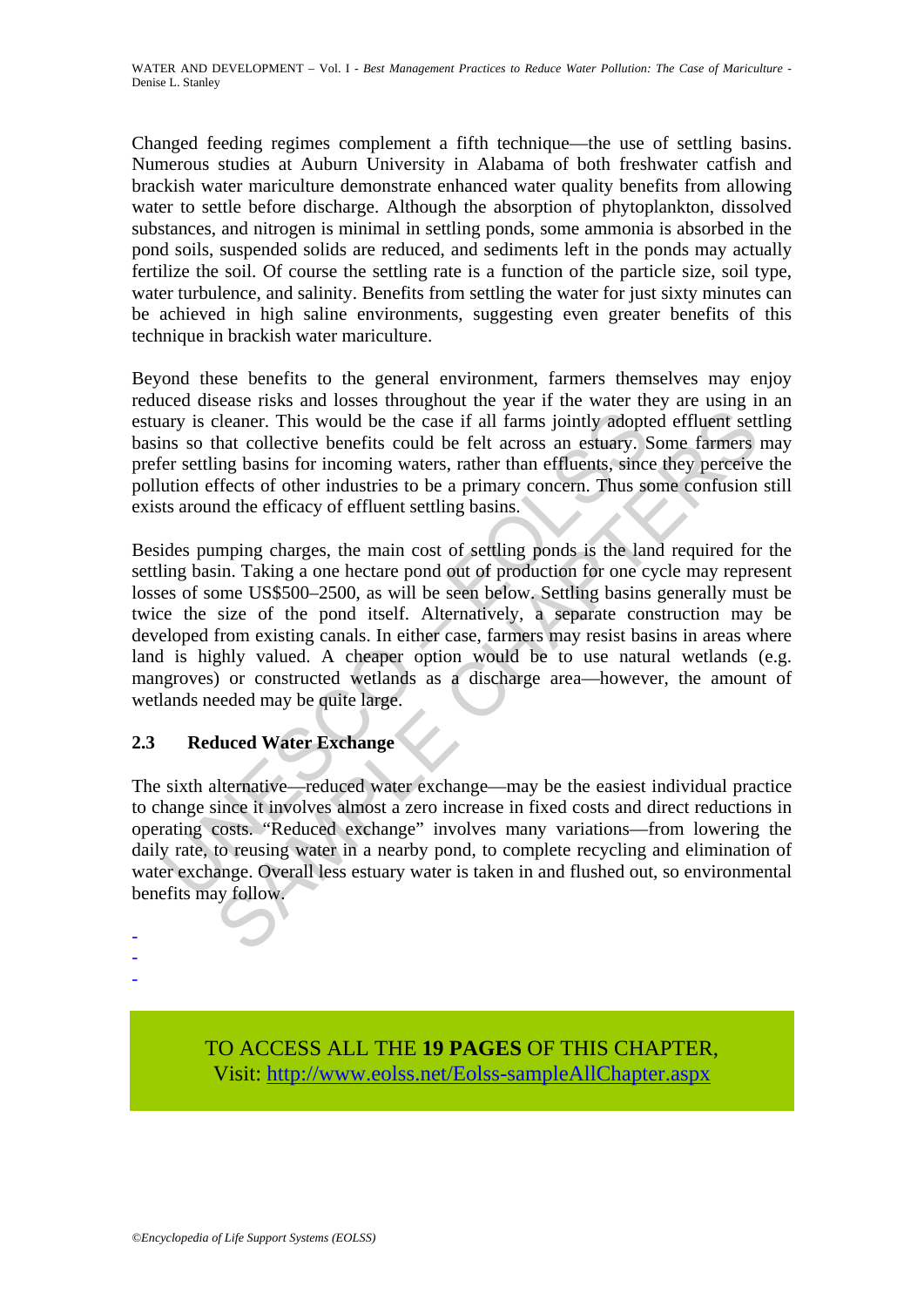WATER AND DEVELOPMENT – Vol. I - *Best Management Practices to Reduce Water Pollution: The Case of Mariculture* - Denise L. Stanley

#### **Bibliography**

Beveridge M. Phillips M., and Clarke R. (1991). A quantitative and qualitative assessment of wastes from aquatic animal production. In D. Brune and J. Tomasso, eds. Aquaculture and Water Quality, *Advances in World Aquaculture* **3***,* 506-533. Baton Rouge, LA: World Aquaculture Society. [This year of the book series focuses on effluents and aquaculture water management strategies.]

Boyd C. (1982, 1990). *Water Quality Management for Pond Fish Culture,* **7 & 9**, 171-179 & 303-306. Amsterdam: Elsevier Scientific Publishing. Updated as *Water Quality for Ponds in Aquaculture.* [This is a comprehensive textbook of water management for aquaculture in general.]

Boyd, C. and Tucker, C. (1998). Pond Aquaculture Water Quality Management, **14**, 541-575. Boston: Kluwer Academic Press.

Browdy C. and Hopkins J. S., eds. (1995). *Swimming Through Troubled Water: Proceedings of the Special Session on Shrimp Farming.* (Annual Meeting of the World Aquaculture Society, San Diego, CA, 1995.) Baton Rouge, LA: World Aquaculture Society. [This conference abstract continues the earlier presentation of industry managers and researchers on strategies to reduce the environmental impact of shrimp farming.]

Chamberlin G., Villalon J., and Wyban J., eds. (1992*). Proceedings of the Special Session on Shrimp Farming.* (Annual Meeting of the World Aquaculture Society, Orlando, FL, 1992. Baton Rouge.) Los Angeles: World Aquaculture Society. [This conference abstract contains important comments by shrimp farm managers and researchers about a variety of water quality issues.]

Dierberg F. and Kiattisimkul W. (1996). Issues, Impacts and Implications of Shrimp Aquaculture in Thailand, *Environmental Management* **20**, 649–666. [This is one of the often-cited articles on mariculture water pollution and experimental techniques in Asia.]

Enga H. and Boyd C. (1997). *Dynamics of Pond Aquaculture,* **7***,* 163-200, Boca Raton, FL: CRC Press. [This is an updated pond management textbook, with special attention to environmental issues and regulatory approaches in the U.S.)

entation of molustry managers and researchers on strategies to reduce the en<br>mparaming. C, Villalon J., and Wyban J., eds. (1992). *Proceedings of the Specing.* (Annual Meeting of the World Aquaculture Society, Orlando, F of industry managers and researchers on strategies to reduce the environmental impage.<br>
G., Villalon J., and Wyban J., eds. (1992). *Proceedings of the Special Session on Sh*<br>
mual Meeting of the World Aquaculture Society. Goldburg R. and Tirplett T. (1997). *Murky Waters: Environmental Effects of Aquaculture in the United States*, **2**, 33-48. Report for the Environmental Defense Fund, October. [This non-governmental organization report discusses how aquacultural enterprises interact with the natural environment and what are some of the negative side-effects as well as strategies for change.]

Hopkins J. S. (1996). Aquaculture sustainability: avoiding the pitfalls of the green revolution*, World Aquaculture* **27**, 13–15. [This widely-cited journal article provides an overview of the common water pollution problems of shrimp farming and the South Carolina experiments with reduced water exchange.]

Hopkins J., Hamilton R., Sandifer P., Browdy C., and Stokes A. (1993). Effect of water exchange rate on production, water quality, effluent characteristics and nitrogen budgets of intensive shrimp ponds*. Journal of the World Aquaculture Society* **24**, 304–320. [This journal article provides the details of an important South Carolina experiment with reduced water exchange.]

Rosenberry B. (1997). *World Shrimp Farming 1997 (and various years)*. San Diego, CA: Shrimp News International. [This yearly report provides an overview of trends in the worldwide shrimp farming industry as well as news from farmers' experiments and production outcomes.]

Sandifer P., and Hopkins J. S. (1995). Progress Toward an Environmentally-Friendly, Pond-Based Shrimp Mariculture System. *Aquaculture Engineering,* **14**, 1–30. [This article is a discussion of a widerange of practices to reduce the environmental impacts of shrimp farming, with an emphasis on closed recirculating systems.]

#### **Biographical Sketch**

**Denise Stanley** teaches at California State University-Fullerton and completed her Ph.D. at the University of Wisconsin in 1996. Previous to this she studied in England and worked with a variety of nongovernmental organizations in Central America and the Caribbean. Dr. Stanley specializes in development economics and the application of environmental economics in developing countries. Her recent publications have appeared in a variety of economics and interdisciplinary journals, as well as